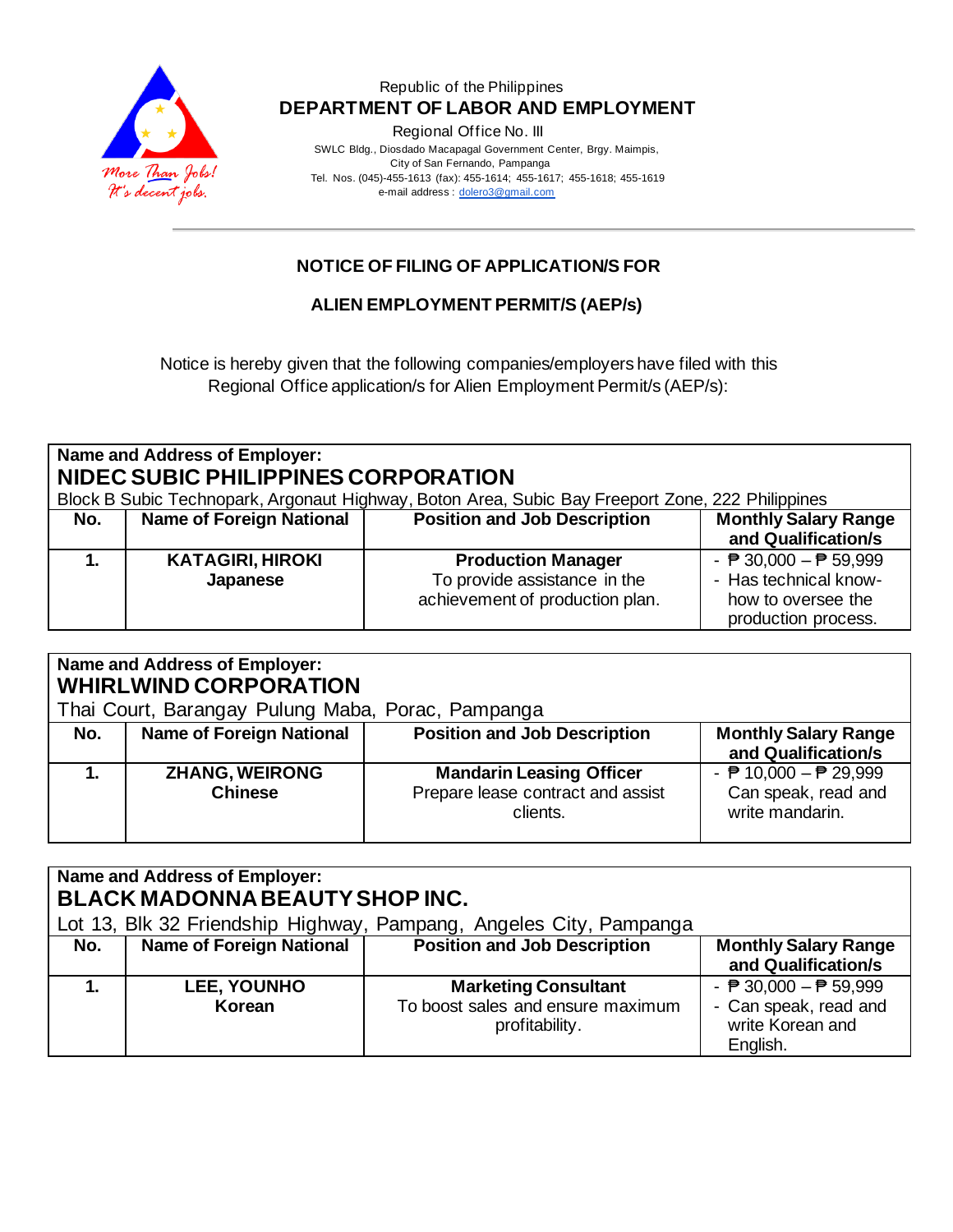

Regional Office No. III

 SWLC Bldg., Diosdado Macapagal Government Center, Brgy. Maimpis, City of San Fernando, Pampanga

Tel. Nos. (045)-455-1613 (fax): 455-1614; 455-1617; 455-1618; 455-1619

e-mail address [: dolero3@gmail.com](mailto:dolero3@gmail.com)

| <b>Name and Address of Employer:</b> |                                 |                                                                         |                                                    |  |  |
|--------------------------------------|---------------------------------|-------------------------------------------------------------------------|----------------------------------------------------|--|--|
| SHIDAIKEJITECHNOLOGY CORPORATION     |                                 |                                                                         |                                                    |  |  |
|                                      |                                 | Tower 2, Ode County, Donggwang Bldg. C.M. Recto Highway Clark, Pampanga |                                                    |  |  |
| No.                                  | <b>Name of Foreign National</b> | <b>Position and Job Description</b>                                     | <b>Monthly Salary Range</b><br>and Qualification/s |  |  |
| 1.                                   | <b>SU, QINGYU</b>               | <b>Mandarin Customer Service</b>                                        | - $\overline{P}$ 10,000 - $\overline{P}$ 29,999    |  |  |
|                                      | <b>Chinese</b>                  | Representative                                                          | - Can speak, read and                              |  |  |
|                                      |                                 | To answer incoming calls, clients call                                  | write mandarin.                                    |  |  |
|                                      |                                 | positively and warmly.                                                  |                                                    |  |  |
| 2.                                   | <b>HUANG, BANGHUA</b>           | <b>Mandarin Customer Service</b>                                        | - $\overline{P}$ 10,000 - $\overline{P}$ 29,999    |  |  |
|                                      | <b>Chinese</b>                  | Representative                                                          | - Can speak, read and                              |  |  |
|                                      |                                 | To answer incoming calls, clients call                                  | write mandarin.                                    |  |  |
|                                      |                                 | positively and warmly.                                                  |                                                    |  |  |
| 3.                                   | <b>HU, SUYIN</b>                | <b>Mandarin Customer Service</b>                                        | - $\overline{P}$ 10,000 - $\overline{P}$ 29,999    |  |  |
|                                      | <b>Chinese</b>                  | Representative                                                          | - Can speak, read and                              |  |  |
|                                      |                                 | To answer incoming calls, clients call<br>positively and warmly.        | write mandarin.                                    |  |  |

| <b>Name and Address of Employer:</b><br>LUCKY SOUTH 99 OUTSOURCING INC. |                                                   |                                           |                                                    |  |
|-------------------------------------------------------------------------|---------------------------------------------------|-------------------------------------------|----------------------------------------------------|--|
|                                                                         | Thai Court, Pulung Maba Sta Cruz, Porac, Pampanga |                                           |                                                    |  |
| No.                                                                     | <b>Name of Foreign National</b>                   | <b>Position and Job Description</b>       | <b>Monthly Salary Range</b><br>and Qualification/s |  |
| 1.                                                                      | <b>NGUYEN, VAN TRA</b>                            | <b>Mandarin Customer Service</b>          | - $\overline{P}$ 30,000 - $\overline{P}$ 59,999    |  |
|                                                                         | <b>Vietnamese</b>                                 | To assist customer concern, issue and     | - Fluent in speaking                               |  |
|                                                                         |                                                   | resolve in a timely and efficient manner. | Chinese and                                        |  |
|                                                                         |                                                   |                                           | Mandarin.                                          |  |
| 2.                                                                      | <b>PENG, SUHUA</b>                                | <b>Mandarin Customer Service</b>          | - $\overline{P}$ 30,000 - $\overline{P}$ 59,999    |  |
|                                                                         | <b>Chinese</b>                                    | To assist customer concern, issue and     | - Fluent in speaking                               |  |
|                                                                         |                                                   | resolve in a timely and efficient manner. | Chinese and                                        |  |
|                                                                         |                                                   |                                           | Mandarin.                                          |  |
| 3.                                                                      | SOE, PAING OO                                     | <b>Mandarin Customer Service</b>          | - $\overline{P}$ 30,000 - $\overline{P}$ 59,999    |  |
|                                                                         | <b>Myanmar</b>                                    | To assist customer concern, issue and     | - Fluent in speaking                               |  |
|                                                                         |                                                   | resolve in a timely and efficient manner. | Chinese and                                        |  |
|                                                                         |                                                   |                                           | Mandarin.                                          |  |
| $\mathbf{4}$                                                            | <b>NGUYEN, VAN THANH</b>                          | <b>Mandarin Customer Service</b>          | - $\overline{P}$ 30,000 - $\overline{P}$ 59,999    |  |
|                                                                         | <b>Vietnamese</b>                                 | To assist customer concern, issue and     | - Fluent in speaking                               |  |
|                                                                         |                                                   | resolve in a timely and efficient manner. | Chinese and                                        |  |
|                                                                         |                                                   |                                           | Mandarin.                                          |  |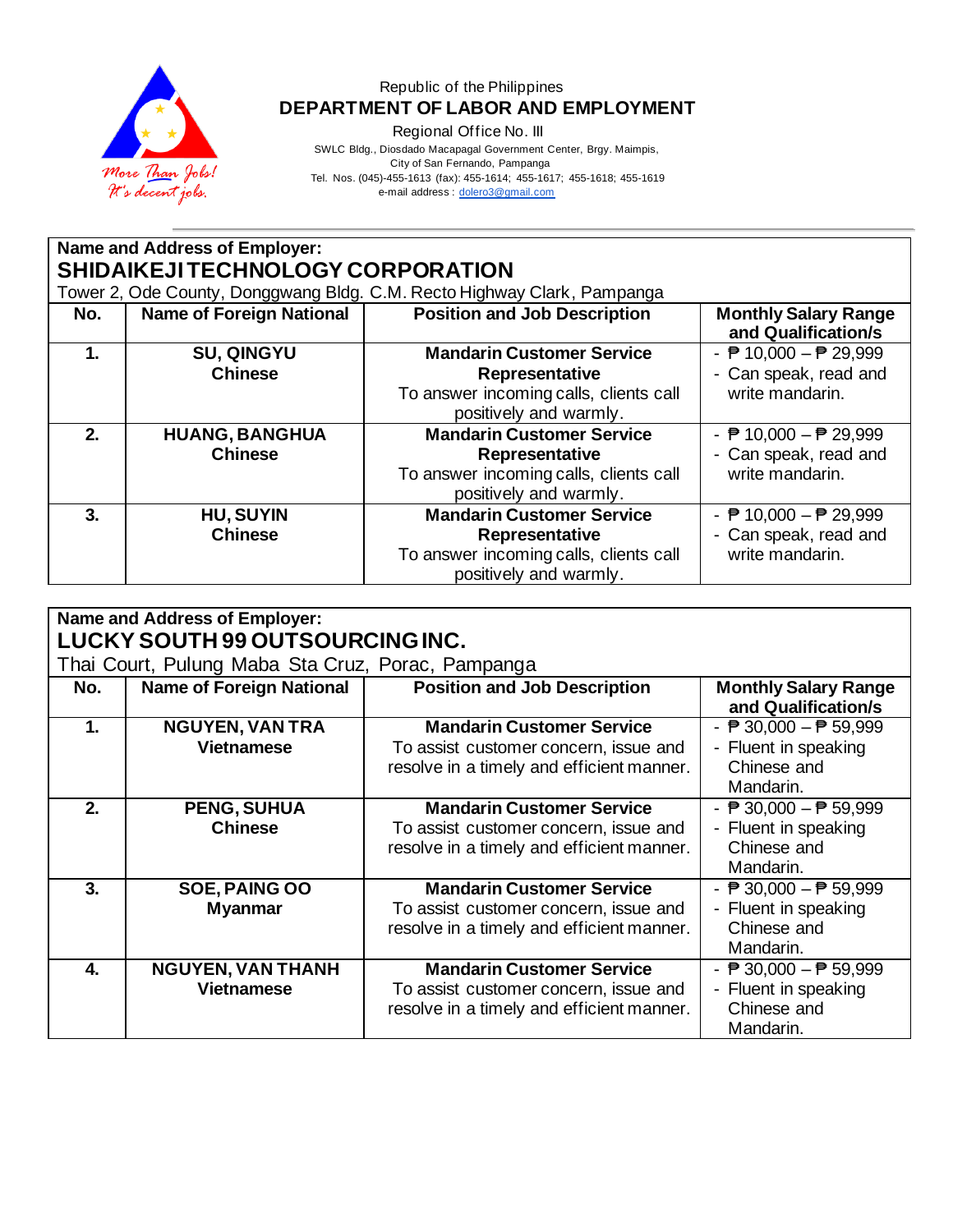

Regional Office No. III

 SWLC Bldg., Diosdado Macapagal Government Center, Brgy. Maimpis, City of San Fernando, Pampanga Tel. Nos. (045)-455-1613 (fax): 455-1614; 455-1617; 455-1618; 455-1619 e-mail address [: dolero3@gmail.com](mailto:dolero3@gmail.com)

| 5.  | <b>MA, VAN KHANH</b><br><b>Vietnamese</b>   | <b>Mandarin Customer Service</b><br>To assist customer concern, issue and<br>resolve in a timely and efficient manner. | - $\overline{P}$ 30,000 - $\overline{P}$ 59,999<br>- Fluent in speaking<br>Chinese and              |
|-----|---------------------------------------------|------------------------------------------------------------------------------------------------------------------------|-----------------------------------------------------------------------------------------------------|
|     |                                             |                                                                                                                        | Mandarin.                                                                                           |
| 6.  | YEE, YEE KHAING<br><b>Myanmar</b>           | <b>Mandarin Customer Service</b><br>To assist customer concern, issue and<br>resolve in a timely and efficient manner. | - $\overline{P}$ 30,000 - $\overline{P}$ 59,999<br>- Fluent in speaking<br>Chinese and<br>Mandarin. |
| 7.  | <b>VO, THUY TIEN</b><br><b>Vietnamese</b>   | <b>Mandarin Customer Service</b><br>To assist customer concern, issue and<br>resolve in a timely and efficient manner. | - $\overline{P}$ 30,000 - $\overline{P}$ 59,999<br>- Fluent in speaking<br>Chinese and<br>Mandarin. |
| 8.  | <b>XIE, SHUIMING</b><br><b>Chinese</b>      | <b>Mandarin Customer Service</b><br>To assist customer concern, issue and<br>resolve in a timely and efficient manner. | - $\sqrt{P}$ 30,000 - $\sqrt{P}$ 59,999<br>- Fluent in speaking<br>Chinese and<br>Mandarin.         |
| 9.  | <b>DOAN, THI QUYEN</b><br><b>Vietnamese</b> | <b>Mandarin Customer Service</b><br>To assist customer concern, issue and<br>resolve in a timely and efficient manner. | - $\overline{P}$ 30,000 - $\overline{P}$ 59,999<br>- Fluent in speaking<br>Chinese and<br>Mandarin. |
| 10. | <b>NI NI, KHAING</b><br><b>Myanmar</b>      | <b>Mandarin Customer Service</b><br>To assist customer concern, issue and<br>resolve in a timely and efficient manner. | - $\overline{P}$ 30,000 - $\overline{P}$ 59,999<br>- Fluent in speaking<br>Chinese and<br>Mandarin. |
| 11. | PHAM, MINH HIEU<br><b>Vietnamese</b>        | <b>Mandarin Customer Service</b><br>To assist customer concern, issue and<br>resolve in a timely and efficient manner. | - $\overline{P}$ 30,000 - $\overline{P}$ 59,999<br>- Fluent in speaking<br>Chinese and<br>Mandarin. |
| 12. | TRAN, THI THUY<br><b>Vietnamese</b>         | <b>Mandarin Customer Service</b><br>To assist customer concern, issue and<br>resolve in a timely and efficient manner. | - $\overline{P}$ 30,000 - $\overline{P}$ 59,999<br>- Fluent in speaking<br>Chinese and<br>Mandarin. |
| 13. | LIU, GAOYAO<br><b>Chinese</b>               | <b>Mandarin Customer Service</b><br>To assist customer concern, issue and<br>resolve in a timely and efficient manner. | - $\overline{P}$ 30,000 - $\overline{P}$ 59,999<br>- Fluent in speaking<br>Chinese and<br>Mandarin. |
| 14. | <b>XIE, SHANGWEI</b><br><b>Chinese</b>      | <b>Mandarin Customer Service</b><br>To assist customer concern, issue and<br>resolve in a timely and efficient manner. | - $\overline{P}$ 30,000 - $\overline{P}$ 59,999<br>- Fluent in speaking<br>Chinese and<br>Mandarin. |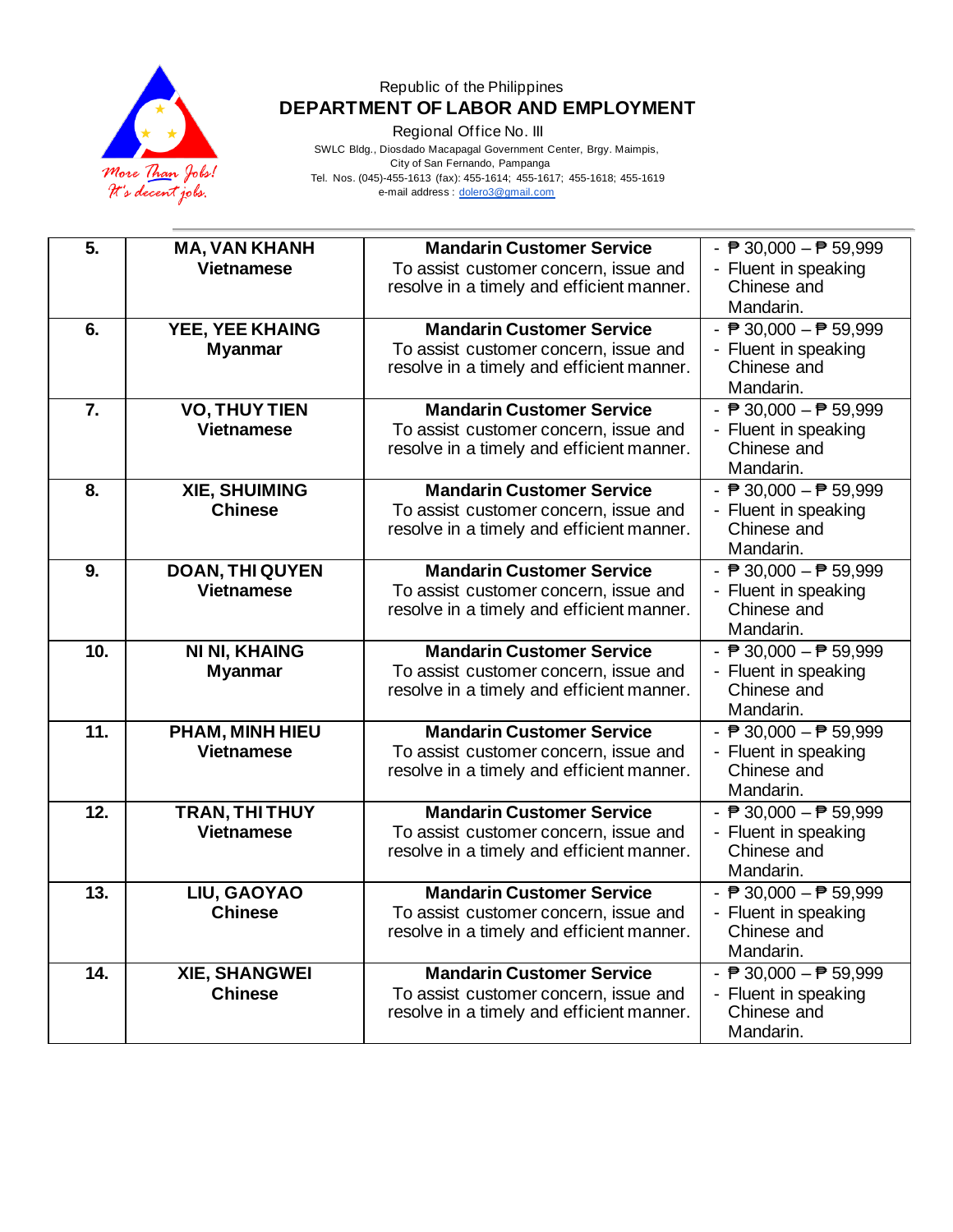

Regional Office No. III

 SWLC Bldg., Diosdado Macapagal Government Center, Brgy. Maimpis, City of San Fernando, Pampanga Tel. Nos. (045)-455-1613 (fax): 455-1614; 455-1617; 455-1618; 455-1619 e-mail address [: dolero3@gmail.com](mailto:dolero3@gmail.com)

| 15.<br>16.<br>17. | TIN, TUN WIN<br><b>Myanmar</b><br><b>KYAW, THAN WIN</b><br><b>Myanmar</b><br><b>HTOO, MYAT HTAY</b><br><b>Myanmar</b> | <b>Mandarin Customer Service</b><br>To assist customer concern, issue and<br>resolve in a timely and efficient manner.<br><b>Mandarin Customer Service</b><br>To assist customer concern, issue and<br>resolve in a timely and efficient manner.<br><b>Mandarin Customer Service</b><br>To assist customer concern, issue and | - $\overline{P}$ 30,000 - $\overline{P}$ 59,999<br>- Fluent in speaking<br>Chinese and<br>Mandarin.<br>- $\overline{P}$ 30,000 - $\overline{P}$ 59,999<br>- Fluent in speaking<br>Chinese and<br>Mandarin.<br>- $\overline{P}$ 30,000 - $\overline{P}$ 59,999<br>- Fluent in speaking |
|-------------------|-----------------------------------------------------------------------------------------------------------------------|-------------------------------------------------------------------------------------------------------------------------------------------------------------------------------------------------------------------------------------------------------------------------------------------------------------------------------|---------------------------------------------------------------------------------------------------------------------------------------------------------------------------------------------------------------------------------------------------------------------------------------|
|                   |                                                                                                                       | resolve in a timely and efficient manner.                                                                                                                                                                                                                                                                                     | Chinese and<br>Mandarin.                                                                                                                                                                                                                                                              |
| 18.               | <b>KONG, JUNHAO</b><br><b>Chinese</b>                                                                                 | <b>Mandarin Customer Service</b><br>To assist customer concern, issue and<br>resolve in a timely and efficient manner.                                                                                                                                                                                                        | - $\overline{P}$ 30,000 - $\overline{P}$ 59,999<br>- Fluent in speaking<br>Chinese and<br>Mandarin.                                                                                                                                                                                   |
| 19.               | <b>KYAR SHWIN</b><br><b>Myanmar</b>                                                                                   | <b>Mandarin Customer Service</b><br>To assist customer concern, issue and<br>resolve in a timely and efficient manner.                                                                                                                                                                                                        | - $\overline{P}$ 30,000 - $\overline{P}$ 59,999<br>- Fluent in speaking<br>Chinese and<br>Mandarin.                                                                                                                                                                                   |
| 20.               | <b>NGUYEN, THI NGOC BICH</b><br><b>Vietnamese</b>                                                                     | <b>Mandarin Customer Service</b><br>To assist customer concern, issue and<br>resolve in a timely and efficient manner.                                                                                                                                                                                                        | - $\overline{P}$ 30,000 - $\overline{P}$ 59,999<br>- Fluent in speaking<br>Chinese and<br>Mandarin.                                                                                                                                                                                   |
| 21.               | <b>BAO, YOUYANG</b><br><b>Chinese</b>                                                                                 | <b>Mandarin Customer Service</b><br>To assist customer concern, issue and<br>resolve in a timely and efficient manner.                                                                                                                                                                                                        | - $\overline{P}$ 30,000 - $\overline{P}$ 59,999<br>- Fluent in speaking<br>Chinese and<br>Mandarin.                                                                                                                                                                                   |
| 22.               | DIEP, VAN CUONG<br><b>Vietnamese</b>                                                                                  | <b>Mandarin Customer Service</b><br>To assist customer concern, issue and<br>resolve in a timely and efficient manner.                                                                                                                                                                                                        | - $\overline{P}$ 30,000 - $\overline{P}$ 59,999<br>- Fluent in speaking<br>Chinese and<br>Mandarin.                                                                                                                                                                                   |
| 23.               | <b>HOANG, THI DUNG</b><br><b>Vietnamese</b>                                                                           | <b>Mandarin Customer Service</b><br>To assist customer concern, issue and<br>resolve in a timely and efficient manner.                                                                                                                                                                                                        | - $\overline{P}$ 30,000 - $\overline{P}$ 59,999<br>- Fluent in speaking<br>Chinese and<br>Mandarin.                                                                                                                                                                                   |
| 24.               | <b>NGUYEN, TONG HUY</b><br><b>Vietnamese</b>                                                                          | <b>Mandarin Customer Service</b><br>To assist customer concern, issue and<br>resolve in a timely and efficient manner.                                                                                                                                                                                                        | - $\sqrt{P}$ 30,000 - $\sqrt{P}$ 59,999<br>- Fluent in speaking<br>Chinese and<br>Mandarin.                                                                                                                                                                                           |